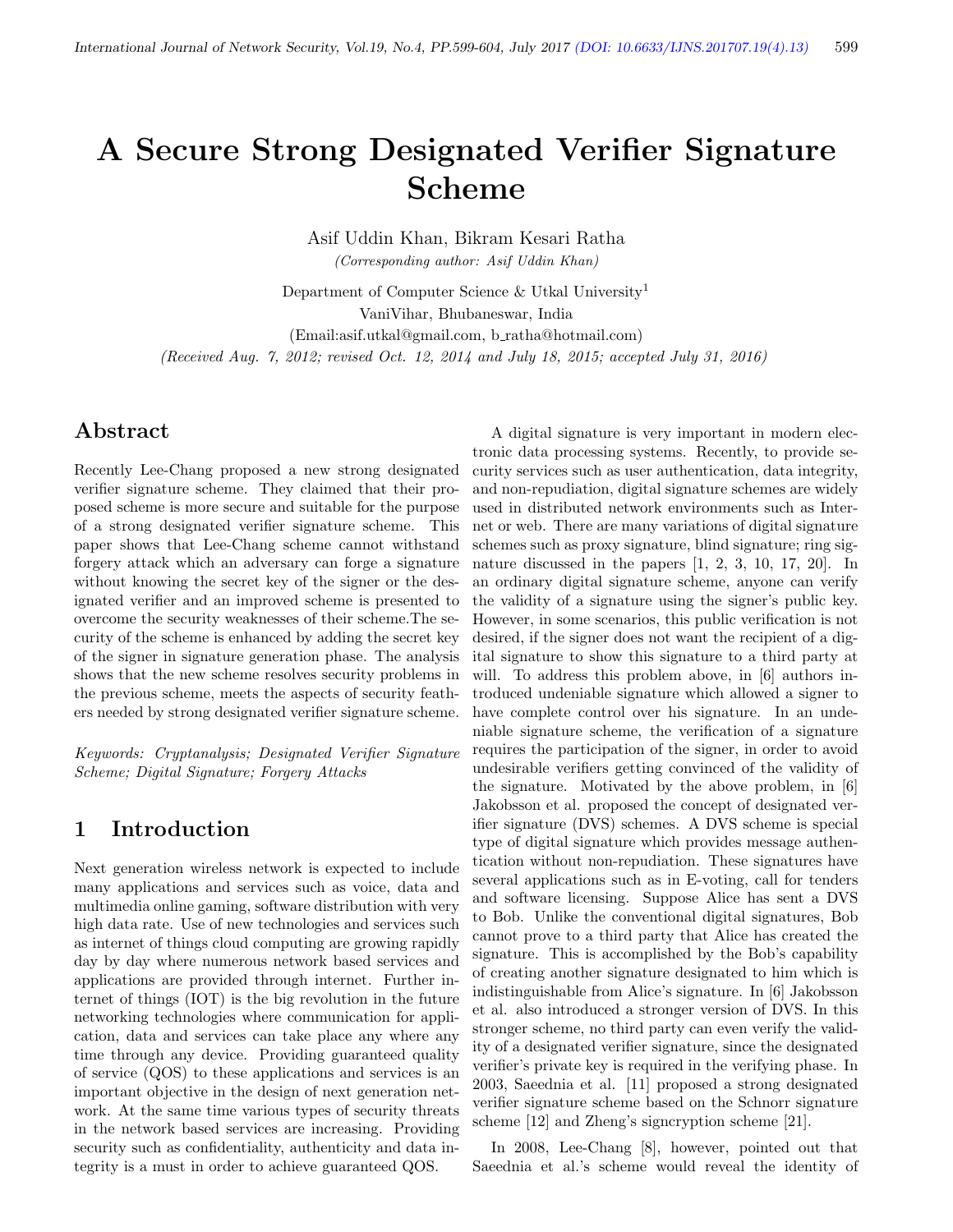the signer if the secret key of the signer is compromised. Then, they proposed a new strong designated verifier signature scheme based on the Schnorr signature scheme [12] and Wang et el.'s authenticated encryption scheme [15] which can be verified only with the designated verifier's secret key. Obviously, Lee-Chang's scheme provides signer ambiguity even in the situation in which the secret key of the signer is compromised since each secret key is protected under the DLP (Discrete Logarithm Problem) assumption. Lee-Chang claimed that their proposed scheme is more secure and suitable for the purpose of a strong designated verifier signature scheme,but in [5] Hyun, Suhng-Ill, Eun-Jun Yoon etal shown several attacks on Lee-Chang's scheme.In this paper we discuss the forgery attack on Lee- Chang's scheme and show that their scheme still cannot withstand forgery attack which an adversary can forge a signature without knowing the secret key of the signer or the designated verifier based on [5] and we then propose an improved designated verifier signature scheme which is more secure and safe.

The paper is organized as follows:In section-2 we discuss the related work, Section-3 reviews Lee-Chang's designated verifier signature scheme. Section-4 shows forgery attack on Lee-Chang's scheme. Section-5 shows the improved scheme, section-6 shows analysis of improved scheme and finally the conclusion comes in Section-7.

# 2 Related Work

Several researches have been conducted to design efficient strong designated verifier signature scheme (SDVS) for achieving Quality of service (QOS) for the next generation networks. In this section, we discuss the recent developments in SDVS. In [7] authors propose a strong designated verifier signature scheme with message recovery mechanism based on the discrete logarithm problem.In [18] a novel construction of a SDVS scheme with secure disavow ability is proposed which utilizes a chameleon hash function and supports the signer to have a complete control of his signature. In [9] authors propose an efficient ID-based strong designated verifier signature schemes with message recovery and give its rigorous security proof in the random oracle model based on the hardness assumptions of the computational Bilinear Diffie-Hellman problem. This scheme can be used in some special environments where the bandwidth is one of the main concerns, such as PDAs, cell phones, RFID etc.[16] proposed a strong designated verifier signature in certificateless public key settings strong designated verifier signature in certificateless public key settings. [13] present a stronger security notion for the SDVS schemes, full non-delegatability, which not only needs the non-delegatability of signing, but also requires that non-delegatability of verifying. In [4], Huang, Susilo, Mu et.al proposed a variant of designated verifier signature scheme, i.e short strong designated verifier signature scheme and its variant scheme which is a identity based scheme. In [19] Yang and Liao proposed

a strong designated verifier signature scheme, using key distribution mechanism where both sender and designated receiver share encryption/decryption key to fulfill encryption/decryption algorithm with low cost of communication and computation respectively and they proved their security based on Deffi-Helman assumptions. [14] provides general CL-SDVS schemes and instances, and discusses their security briefly.

# 3 Review of Lee-Chang's Strong Designated Verifier Scheme

This section reviews Lee-Chang's strong designated verifier signature scheme as shown in Figure 1. The common parameters used in Lee-Chang's scheme are as follows:

- Alice: The signer.
- Bob: The designated verifier.
- $p : A$  large prime.
- $q: A$  prime factor of  $p-1$ .
- $g : A$  generator  $\varepsilon Zq^*$  of order q.
- $m : A$  message.
- $H(.)$ : A secure one-way hash function such as SHA-2 that outputs values in  $Zq^*$
- $(x_A, y_A)$ : Alice's key pair, where  $x_A$  is a randomly selected secret key in  $Zq^*$  and the corresponding Public key  $y_A = g^{x_A} \bmod p$ .
- $(x_B, y_B)$ : Bob's key pair, where  $x_B$  is a randomly selected secret key in  $Zq^*$  and the corresponding public key  $y_B = g^{x_B} \mod p$ .

There are three phases in Lee-Chang's strong designated verifier signature scheme ie. signature generation, signature verification and signature simulation.

#### 3.1 Signature Generation

- 1) Alice selects a random value  $k \varepsilon Zq^*$ ;
- 2) Alice computes  $r, s$  and  $t$  as follows:

$$
r = gk \mod p
$$
  
\n
$$
s = k + x_A r \mod q
$$
  
\n
$$
t = H(m, y_B^s \mod p)
$$

3) The signature is then  $\sigma = (r, t)$ .

#### 3.2 Signature Verification

Upon receiving m and  $\sigma = (r, t)$ , Bob can verify the validity of the signature by checking whether

$$
t = H(m, (ry_Ar)x_B \mod p).
$$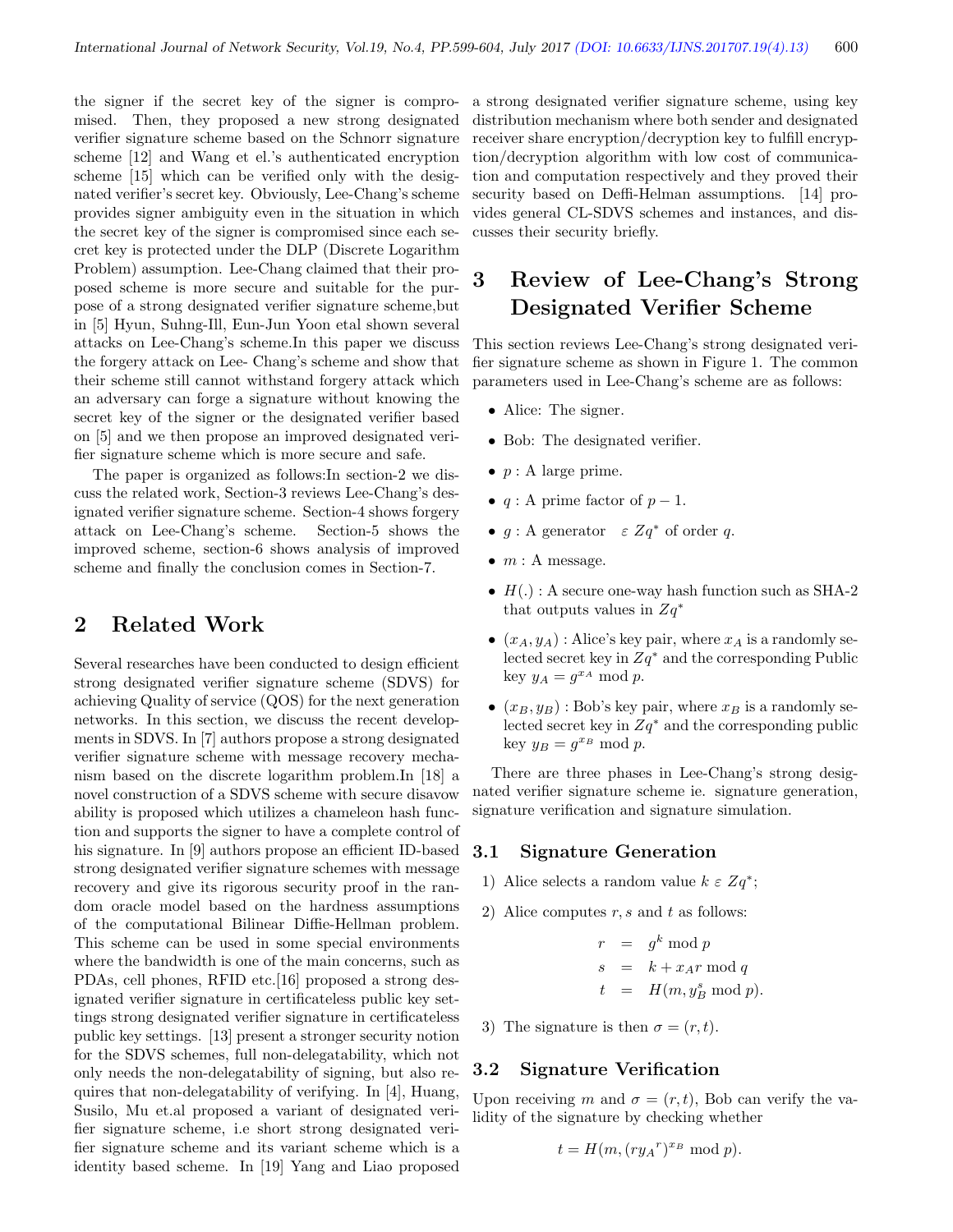

Figure 1: Lee-Chang's scheme

#### 3.3 Signature Simulation

Now Bob can simulate the transcript  $(r_s, t_s)$  for the message m by selecting a random number  $k_s \varepsilon Zq^*$  and computes  $r_s$  and  $t_s$  as follows

$$
r_s = g^{ks} \mod p
$$
  
\n
$$
t_s = H(m, (r_s y_A^{r_s})^{x_B}) \mod p).
$$

# 4 Forgery Attack on Lee-Chang's Scheme

Based on [5] this section shows that Lee-Chang's scheme still cannot withstand forgery attack which an adversary can forge a signature without knowing the secret key of the signer or the designated verifier.

Suppose that an adversary  $E$  intercepts the signature  $m, \sigma = (r, t)$  sent from Alice to Bob and then E can per-form the following forgery attack:

- 1) Chooses a forged message  $m^*$ .
- 2) Find an integer  $r^*$  which satisfies  $r^*y_A^{r*} \mod p = g$
- 3) Compute  $t^* = H(m^*, y_B \text{ mod } p)$ .
- 4) Send a forged signature  $\sigma^* = (r^*, t^*)$  with  $m^*$  to Bob.
- 5) Upon receiving the forged message  $m^*$  and the modified signature  $\sigma^* = (r^*, t^*)$ , Bob will verify the validity of the signature by checking whether

$$
t^* = H(m^*, (r^*, y_A r^*) x_B \bmod p). \tag{1}
$$

Its correctness can be seen as follows: Left hand side is

$$
t^* = H(m^*, y_B \bmod p)
$$

and the right-hand side is

$$
H(m^*, (r^*y_A^{r^*})x_B \bmod p) = H(m^*, (g)^{xB} \bmod p)
$$
  
=  $H(m^*, y_B \bmod p).$ 

We can see that Equation (1) is always confirmed as a legal signature of Alice by Bob. Therefore, Bob will believe that the real singer is Alice. However, the signature



Figure 2: Forgery attack on Lee-Chang's scheme

 $\sigma^* = (r^*, t^*)$  is signed by an adversary E. As a result, since the message  $m^*$  is obviously not the Alice's original message m, Lee-Chang's scheme is vulnerable to the forgery attack.Figure 2 shows the attack on Lee-Chang's scheme. The following example taken from [5] shows the forgery attack.

Let the parameters  $p = 23, q = 11, g = 2, x = 8, y_A =$  $2^8 \mod 23 = 3$ , then it is easy to find an integer  $r^*$  which satisfies  $r^*y_A^{r^*}$  mod  $p = g$ . For example, If  $r = 4$ , then  $r^*y_A^{r^*} \mod p = 4.3^4 \mod 23 = 324 \mod 23 = 2 = g.$  If  $r = 8$ , then  $r^*y_A^r \mod p = 8.3^8 \mod 23 = 52488 \mod 23$  $23 = 2 = g$ . If  $r = 13$ , then  $r^*y_A^{r^*} \mod p = 13.3^{13} \mod p$  $23 = 20726199 \text{ mod } 23 = 2 = g.$ 

### 5 Improved Scheme

Since Lee-Chang scheme is not secure against forgery attack, in this section we propose an improved scheme which is more secure than the previous one. Figure 3 illustrate the improved scheme.

The common parameters used in the improved scheme can be summarized as follows:

- Alice: The signer;
- Bob: The designated verifier;
- $p : A$  large prime;
- $q: A$  prime factor of  $p-1$ ;
- $g : A$  generator  $\varepsilon Zq^*$  of order q which is greater than 2;
- $m : A$  message;
- $H(.)$ : A secure one-way hash function such as SHA-2 that outputs values in  $Zq^*$ ;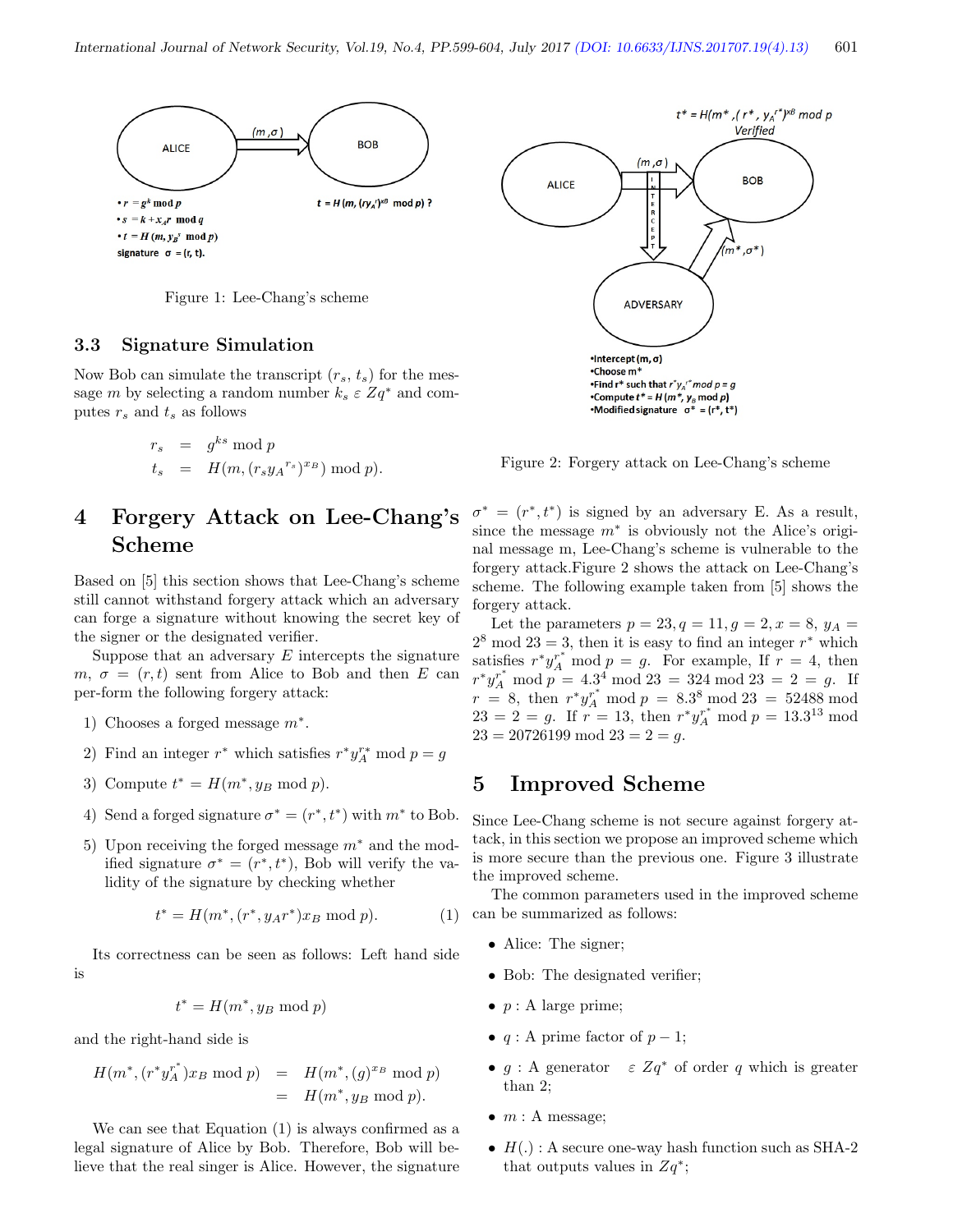

Figure 3: Improved scheme

- $(x_A, y_A)$ : Alice's key pair, where  $x_A$  is a randomly selected secret key in  $Zq^*$  and the corresponding Public key  $y_A = g^{x_A} \bmod p$ ;
- $(x_B, y_B)$ : Bob's key pair, where  $x_B$  is a randomly selected secret key in  $Zq^*$  and the corresponding public key  $y_B = g^{x_B} \mod p$ .

There are three phases in the improved scheme. The security is enhanced by adding the secret key of Alice in signature generation phase during calculating r and s as follows.

#### 5.1 Signature Generation

- 1) Alice selects a random value  $k \varepsilon Zq^*$ ;
- 2) Alice computes  $r$ ,  $s$  and  $t$  as follows:

$$
r = (g + x_A)^{k+x_A} \mod p
$$
  
\n
$$
s = (k + x_A) + x_A r \mod q
$$
  
\n
$$
t = H(m, y_B^s \mod p).
$$

3) The signature is then  $\sigma = (r, t)$ .

#### 5.2 Signature Verification

Upon receiving m and  $\sigma = (r, t)$ , Bob can verify the validity of the signature by checking whether

$$
t = H(m, (ry_Ar)x_B \text{ mod } p).
$$
 (2)

#### 5.3 Signature Simulation

Now Bob can simulate the transcript  $(r_s, t_s)$  for the message m by selecting a random number  $k_s \varepsilon Zq^*$  and computes  $r_s$  and  $t_s$  as follows.

$$
r_{\Psi} = g^{k_{\Psi}} \mod p
$$
  

$$
t_{\Psi} = H(m, (r_{\Psi} y_A^{r_{\Psi}})^{x_B} \mod p).
$$

#### 5.4 Correctness Proof

In order to verify the signature as mentioned in Equation (2), we have to prove that

$$
t = H(m, (ry_A^r)^{x_B} \text{ mod } p).
$$

But  $t = H(m, y_B^s \text{ mod } p)$ , so if we can prove that  $y_B^s =$  $(ry_A^r)^{x_B}$ , then Equation (2) is proved.

$$
(r y_A^r)^{x_B} = (r (g^{x_A})^r)^{x_B}
$$
  
\n
$$
y_B^s = y_B^{(k+x_A)+x_A r}
$$
  
\n
$$
= (g^{x_B})^{(k+x_A)+x_A r}
$$
  
\n
$$
= (g^{x_B})^{(k+x_A)} (g^{x_B})^{x_A r}
$$
  
\n
$$
= (g^{(k+x_A)})^{x_B} ((g^{x_A})^r)^{x_B}
$$
  
\n
$$
= r^{x_B} \cdot ((y_A)^r)^{x_B}
$$
  
\n
$$
= (ry_A^r)^{x_B}.
$$

So from the above we observe that Equation (2) is proved and the signature is verified.

# 6 Analysis of The Improved Scheme

#### 6.1 Security Analysis

Basic Unforgeability: Because the problem of getting Private Key  $x_A$  from the public key  $y_A$  equals to solving DLP, no one else can create normal digital signature of the original signer.

#### 6.2 Unforgeability

Because the private key  $x_A$  of the signer Alice is added ie  $r = (g + x_A)^{k+x_A} \mod p$  and  $s = (k + x_A) + x_A r \mod q$ , any adversary cannot forge the signature without knowing  $x_A$  and also finding  $x_A$  from  $y_A$  is same as solving DLP which is a hard problem. Therefore our scheme is provably secure.In the previous example of we have seen that Adversary can only forge the signature if he/she find  $r^*$  such that  $r^*y_A^{r^*}$  mod  $p = g$ .

In the improved scheme the private key  $x_A$  of the signer Alice is added ie ie  $r = (g + x_A)^{k+x_A} \mod p$  and  $s =$  $(k + x_A) + x_A r \mod q$  in Step-2.

In order to do forgery attack adversary has to guess  $r^*$ such that  $r^*y_Ar^* \mod p = g + x_A$ .

Because of addition of  $x_A$  in Step-2 of signature generation adversary cannot guess  $r^*$  which satisfies  $r^*y_Ar^*$  mod  $p = g + x_A$ , as it does not know the value of  $x_A$  which is used in signature generation phase,only the original signer knows the value of  $x_A$ . Adversary can only forge the signature if and only if he/she get  $x_A$  from  $y_A$  which is same as DLP a Hard problem with large prime. Hence this proves that our improved scheme is safe and secure.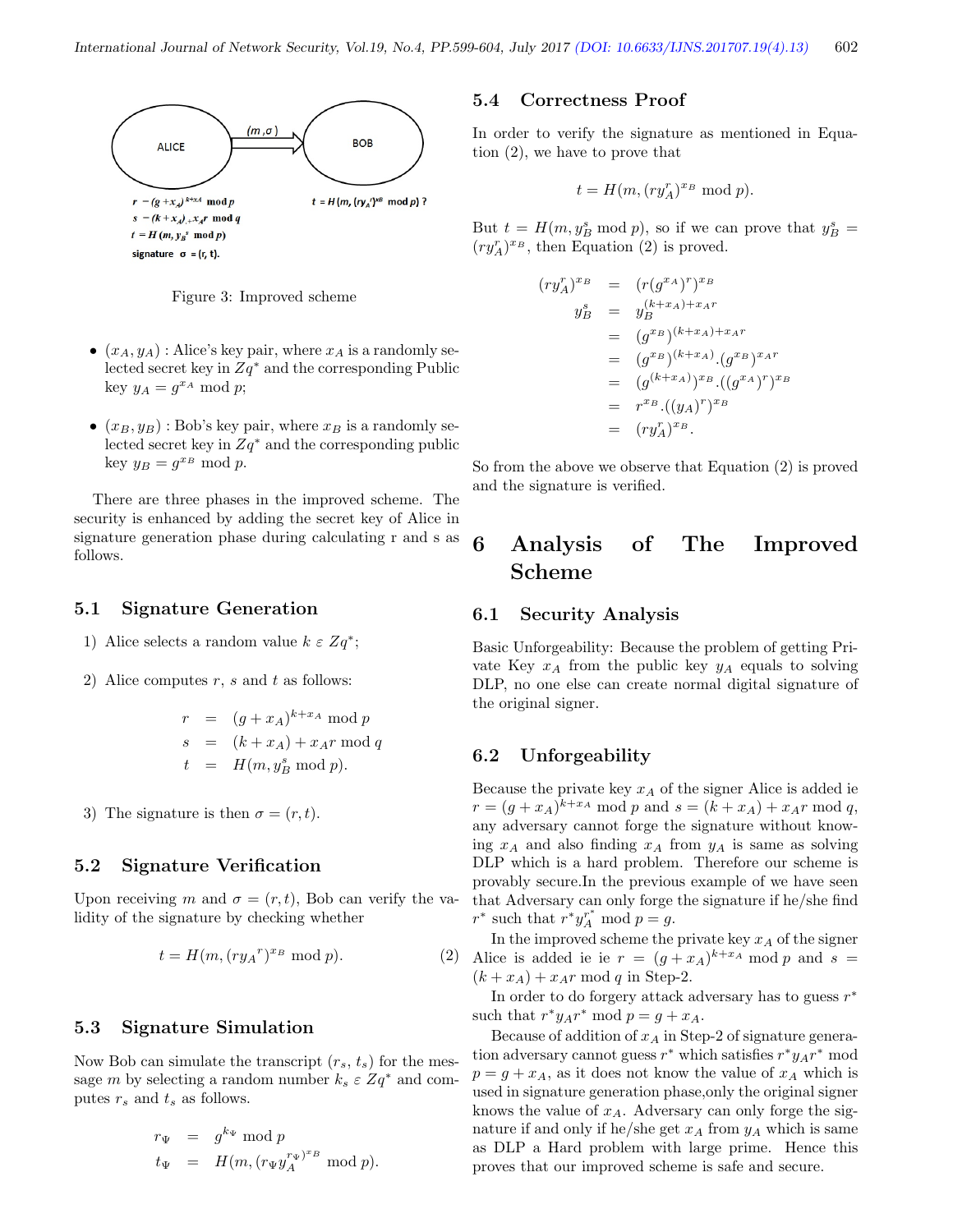| <b>Computations Cost</b>    | Lee-Chang's Scheme | <b>Improved Scheme</b> |
|-----------------------------|--------------------|------------------------|
| <i>Signature Generation</i> | $2TE+TM+TH$        | $2TE+TM+TH$            |
| Signature Verification      | $2TE+TM+TH$        | $2TE+TM+TH$            |
| <i>Signature Simulation</i> | $3TE+TM+TH$        | $3TE+TM+TH$            |

Table 1: Performance comparison between improved scheme and Lee Chang's scheme

 $TE = Time$  taken for an exponential operation.

 $TM =$ Time taken for a modular multiplication.

 $TH =$ Time taken for a one-way hash function.

### 6.3 Performance Comparison of The Improved Scheme with Lee Chang's Scheme

In this section, we compare the computational costs of different phases of our scheme with those for Lee Chang's scheme. We have compared the computational costs of different phases of our scheme with those for Lee Chang's scheme in Table 1 where  $TE =$  Time taken for an exponential operation,  $TM =$ Time taken for a modular multiplication and  $TH =$  Time taken for a one-way hash function.From this table, we see that both schemes have same computational costs.

### 7 Conclusions

In this paper, we discuss the drawbacks of Lee Chang's strong designated verifier signature scheme and proposed a new strong designated verifier signature scheme based on DLP.The improved scheme can remedy the weaknesses of Lee Chang's scheme and meets the security aspects needed by the strong designated verifier signature scheme. In other words, the new scheme is more secure than the existing scheme keeping the computational cost same as the previous scheme.

# Acknowledgments

We would like to thank the anonymous reviewers for their valuable comments and suggestions which have helped us to improve the contents and presentation of the paper significantly.

### References

- [1] S. G. Aki, "Digital signatures: a tutorial survey," Computer, vol. 16, no. 2, pp. 15–24, 1983.
- [2] T. Cao, D. Lin, and R. Xue, "Security analysis of some batch verifying signatures from pairings," International Journal of Network Security, vol. 3, no. 2, pp. 138–143, 2006.
- [3] M. L. Das, A. Saxena, and D. B. Phatak, "Algorithms and approaches of proxy signature: A survey," arXiv preprint cs/0612098, 2006.
- [4] X. Huang, W. Susilo, Y. Mu, and F. Zhang, "Short designated verifier signature scheme and its identitybased variant," International Journal of Network Security, vol. 6, no. 1, pp. 82–93, 2008.
- [5] S. I. Hyun, E. J. Yoon, and K. Y. Yoo, "Forgery attacks on lee-chang's strong designated verifier signature scheme," in IEEE Second International Conference on Future Generation Communication and Networking Symposia (FGCNS'08), vol. 2, pp. 5–8, 2008.
- [6] M. Jakobsson, K. Sako, and R. Impagliazzo, "Designated verifier proofs and their applications," in International Conference on the Theory and Applications of Cryptographic Techniques, pp. 143–154, 1996.
- [7] J. S. Lee and J. H. Chang, "Strong designated verifier signature scheme with message recovery," in The 9th International Conference on Advanced Communication Technology, vol. 1, pp. 801–803, 2007.
- [8] J. S. Lee and J. H. Chang, "Comment on saeednia et al.'s strong designated verifier signature scheme," Computer Standards & Interfaces, vol. 31, no. 1, pp. 258–260, 2009.
- [9] M. Li and T. Fang, "Provably secure and efficient id-based strong designated verifier signature scheme with message recovery," in 2014 17th International Conference on Network-Based Information Systems, pp. 287–293, 2014.
- [10] C. Pan, S. Li, Q. Zhu, C. Wang, and M. Zhang, "Notes on proxy signcryption and multi-proxy signature schemes," International Journal of Network Security, vol. 17, no. 1, pp. 29–33, 2015.
- [11] S. Saeednia, S. Kremer, and O. Markowitch, "An efficient strong designated verifier signature scheme," in International conference on information security and cryptology, pp. 40–54, 2003.
- [12] C. P. Schnorr, "Efficient signature generation by smart cards," *Journal of Cryptology*, vol. 4, no. 3, pp. 161–174, 1991.
- [13] F. Tang, C. Lin, Y. Li, and S. Zhang, "Identity-based strong designated verifier signature scheme with full non-delegatability," in 2011 IEEE 10th International Conference on Trust, Security and Privacy in Computing and Communications, pp. 800–805, 2011.
- [14] H. Tian, "General certificateless strong designated verifier signature schemes," in 2013 5th International Conference on Intelligent Networking and Collaborative Systems, pp. 392–397, 2013.